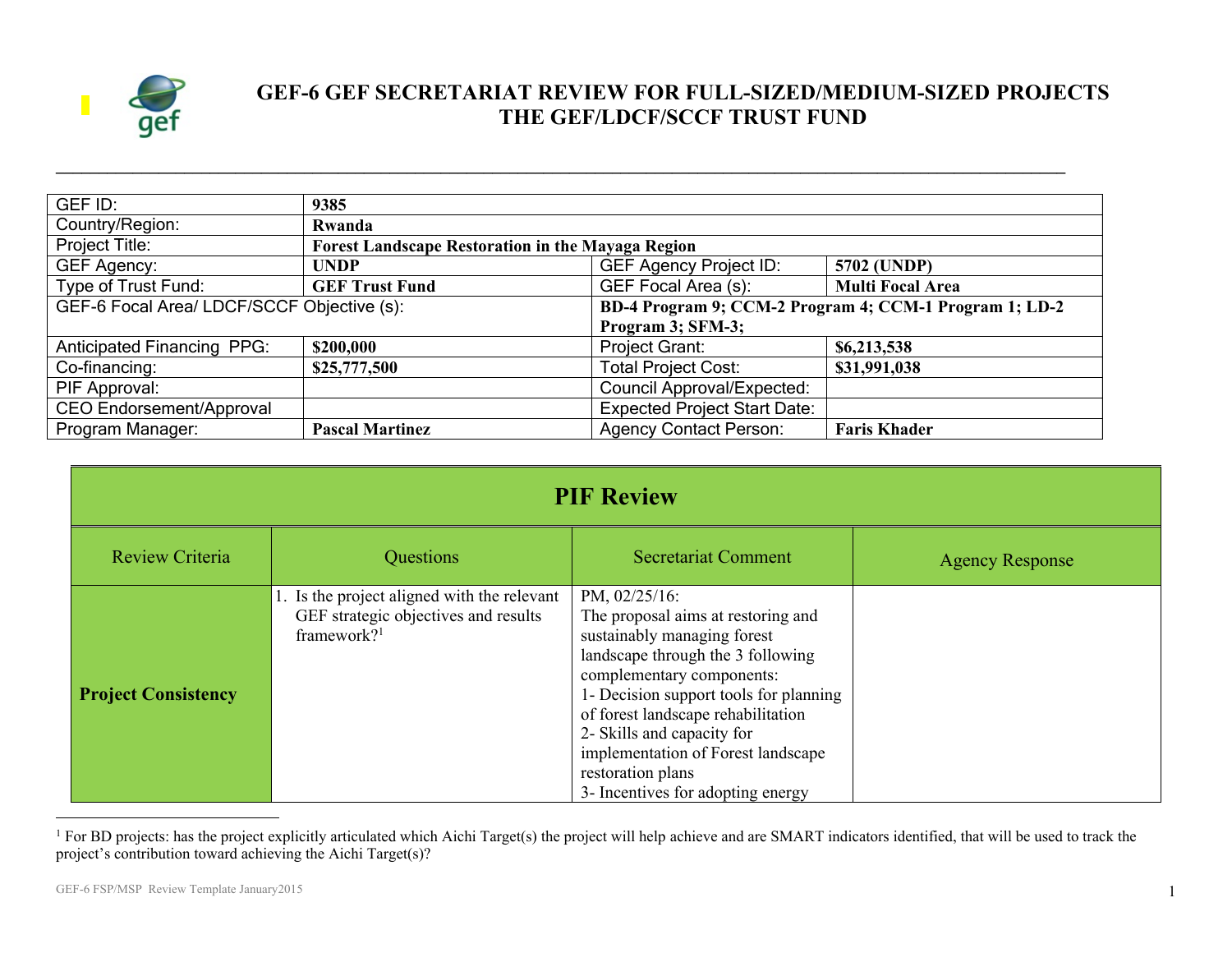| <b>PIF Review</b>      |                                                                                                                                                                                           |                                                                                                                                                                                                                                                                                                                                                                                                                                                                                                                                                                                             |                        |
|------------------------|-------------------------------------------------------------------------------------------------------------------------------------------------------------------------------------------|---------------------------------------------------------------------------------------------------------------------------------------------------------------------------------------------------------------------------------------------------------------------------------------------------------------------------------------------------------------------------------------------------------------------------------------------------------------------------------------------------------------------------------------------------------------------------------------------|------------------------|
| <b>Review Criteria</b> | Questions                                                                                                                                                                                 | <b>Secretariat Comment</b>                                                                                                                                                                                                                                                                                                                                                                                                                                                                                                                                                                  | <b>Agency Response</b> |
|                        |                                                                                                                                                                                           | efficient technologies to reduce<br>pressure on forest resources.<br>Most of the outcomes and outputs are<br>aligned with the GEF strategic<br>objectives and results framework.<br>Nevertheless, the CCA Program 1 is<br>not aligned with a SFM project<br>aiming at forest landscape restoration<br>and it represents nearly the half part<br>of the budget (45% of GEF<br>resources). Please explain the<br>rationale for this and adjust the<br>proposal, in particular its component<br>3, accordingly to align with the GEF 6<br>Programming Directions.<br>17 May 2016:<br>Addressed |                        |
|                        | 2. Is the project consistent with the<br>recipient country's national strategies<br>and plans or reports and assessments<br>under relevant conventions?                                   | PM, 02/25/16:<br>Partially. Please complete presenting<br>how the project is aligned and<br>contribute to the INDC of Rwanda<br>presented to the UNFCCC for the<br>COP21.<br>17 May 2016:<br>Addressed                                                                                                                                                                                                                                                                                                                                                                                      |                        |
| <b>Project Design</b>  | 3. Does the PIF sufficiently indicate the<br>drivers <sup>2</sup> of global environmental<br>degradation, issues of sustainability,<br>market transformation, scaling, and<br>innovation? | PM, $02/25/16$ :<br>Partially addressed. The different<br>drivers are clearly presented and<br>correspond well to the project<br>components. Nevertheless, due to the                                                                                                                                                                                                                                                                                                                                                                                                                       |                        |

<sup>2</sup> Need not apply to LDCF/SCCF projects.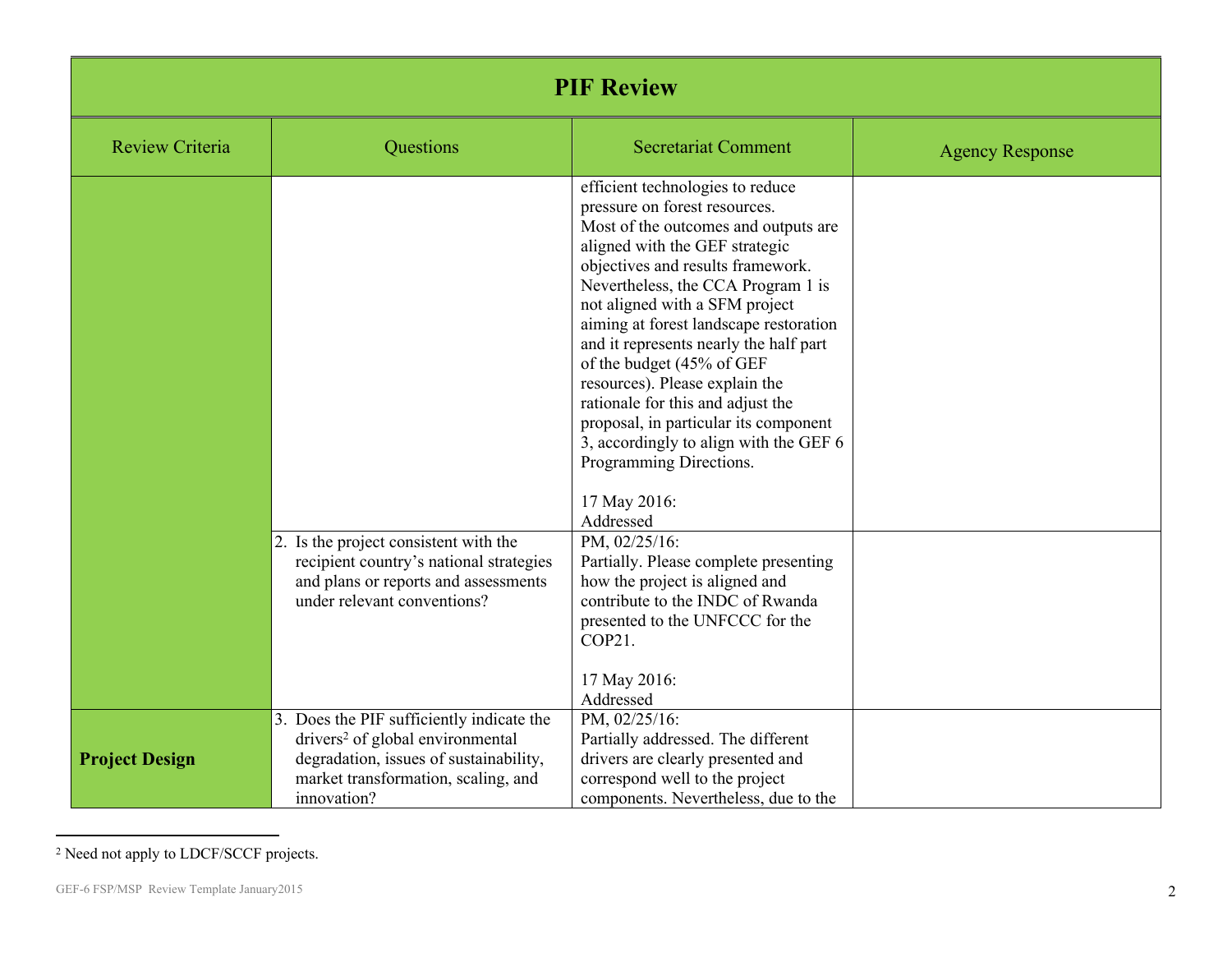| <b>PIF Review</b>      |                                                                 |                                                                                                                                                                                                                                                                                                                                                                                                                                                                                                                                                                                                                                                         |                        |
|------------------------|-----------------------------------------------------------------|---------------------------------------------------------------------------------------------------------------------------------------------------------------------------------------------------------------------------------------------------------------------------------------------------------------------------------------------------------------------------------------------------------------------------------------------------------------------------------------------------------------------------------------------------------------------------------------------------------------------------------------------------------|------------------------|
| <b>Review Criteria</b> | Questions                                                       | <b>Secretariat Comment</b>                                                                                                                                                                                                                                                                                                                                                                                                                                                                                                                                                                                                                              | <b>Agency Response</b> |
|                        |                                                                 | relative importance of budget<br>allocated to the wood energy sector,<br>more details are required to justify<br>such a choice in the project design.<br>Furthermore, the innovative quality of<br>the National Forest Policy if<br>highlighted and the innovation of the<br>projects is presented as increasing the<br>tree cover on small properties. It<br>remains unclear how this activity<br>constitutes an innovation and if there<br>are others innovations planned in the<br>proposal. Please provide more details<br>regarding the innovative approach of<br>the project that appear to be weak as<br>described.<br>17 May 2016:<br>Addressed |                        |
|                        | 4. Is the project designed with sound<br>incremental reasoning? | PM, 03/07/16:<br>Partially addressed.<br>In general, the project components do<br>not clearly and explicitly link to the<br>baseline investments and more details<br>on the project contribution and<br>synergies are expected when relevant.<br>In particular, the proposal mentions<br>the ambitious pledge of Rwanda to<br>the Bonn Challenge to restore 2<br>million ha. While the GEF is<br>preparing an important contribution to<br>the Bonn Chalenge, the project should<br>be associated to the GEF current<br>strategy. Please establish a link with                                                                                          |                        |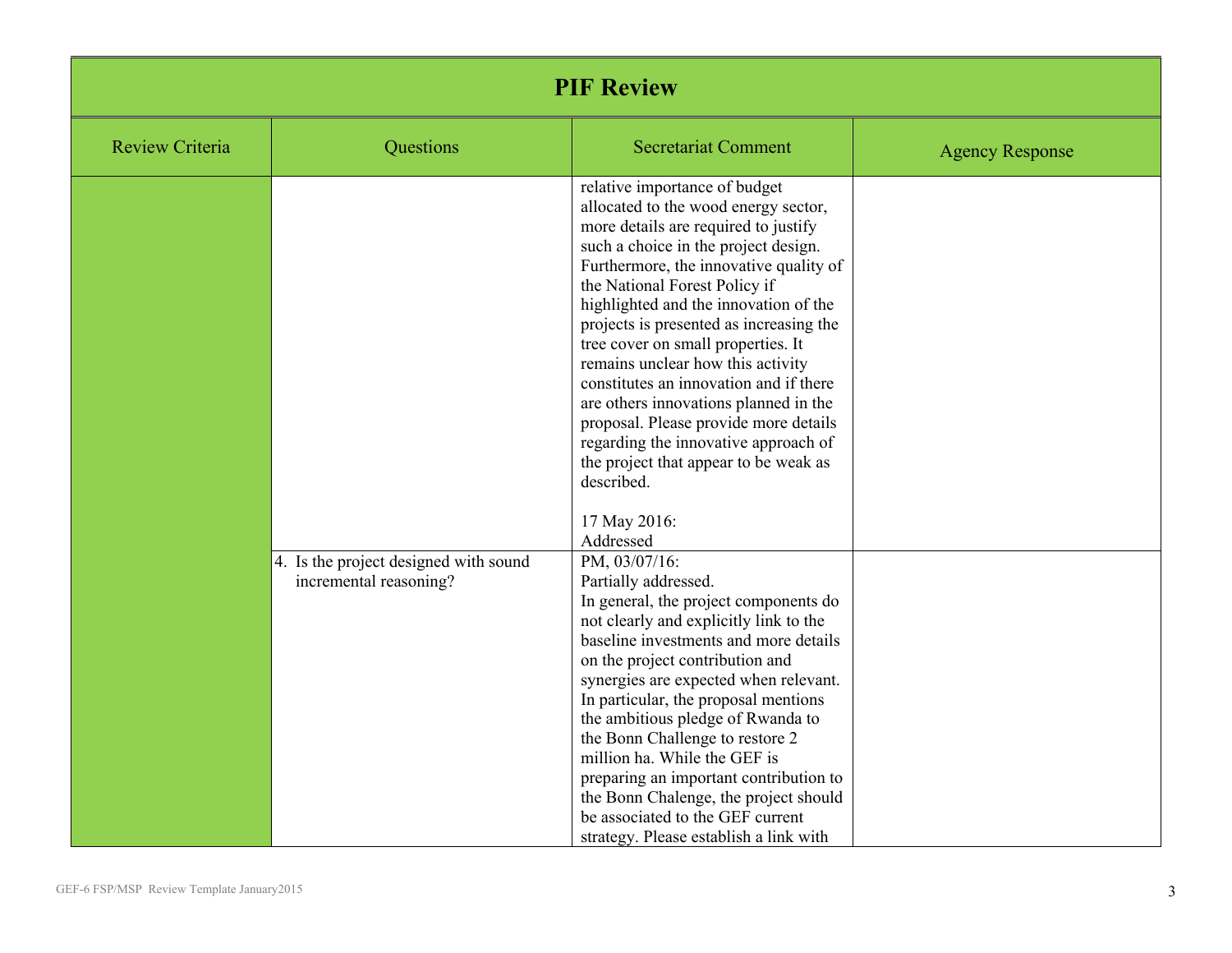| <b>PIF Review</b>      |                                                                                                                                    |                                                                                                                                                                                                                                                                                                                                                                                                                                                                                                                                                                                                                                                                                                                                                                                                                                                                                                                                                                                                                             |                        |
|------------------------|------------------------------------------------------------------------------------------------------------------------------------|-----------------------------------------------------------------------------------------------------------------------------------------------------------------------------------------------------------------------------------------------------------------------------------------------------------------------------------------------------------------------------------------------------------------------------------------------------------------------------------------------------------------------------------------------------------------------------------------------------------------------------------------------------------------------------------------------------------------------------------------------------------------------------------------------------------------------------------------------------------------------------------------------------------------------------------------------------------------------------------------------------------------------------|------------------------|
| <b>Review Criteria</b> | Questions                                                                                                                          | <b>Secretariat Comment</b>                                                                                                                                                                                                                                                                                                                                                                                                                                                                                                                                                                                                                                                                                                                                                                                                                                                                                                                                                                                                  | <b>Agency Response</b> |
|                        | 5. Are the components in Table B sound<br>and sufficiently clear and appropriate<br>to achieve project objectives and the<br>GEBs? | the GEF strategy on Bonn Challenge<br>with relevant entities in the country.<br>Furthermore, the GEF already<br>financed an SFM project in Rwanda<br>(GEF5), implemented by the same<br>national agency REMA. The<br>relations, synergies and<br>complementarity with this project<br>should be established in the proposal.<br>Please, provide detailed information<br>on this issue.<br>19 May 2016:<br>Addressed<br>PM, 02/25/16:<br>More information is required for<br>some important activities of the<br>proposal. The output 2.2 includes the<br>establishment of 1,000 hectares of<br>new natural forest planted and of<br>10,000 hectares of new plantation<br>forests with fast growing species. The<br>GEF gives priority to restoration<br>efforts that utilize natural processes as<br>far as possible, including natural<br>regeneration, assisted natural<br>regeneration, and planting of<br>indigenous tree species. Please<br>explain further the kind of land that<br>are targeted, the consequences in |                        |
|                        |                                                                                                                                    | termes of biodiversity, justify how the<br>rehabilitation of 1,000 ha of public<br>forests can meet the GEF strategy and<br>give details on the financing for the                                                                                                                                                                                                                                                                                                                                                                                                                                                                                                                                                                                                                                                                                                                                                                                                                                                           |                        |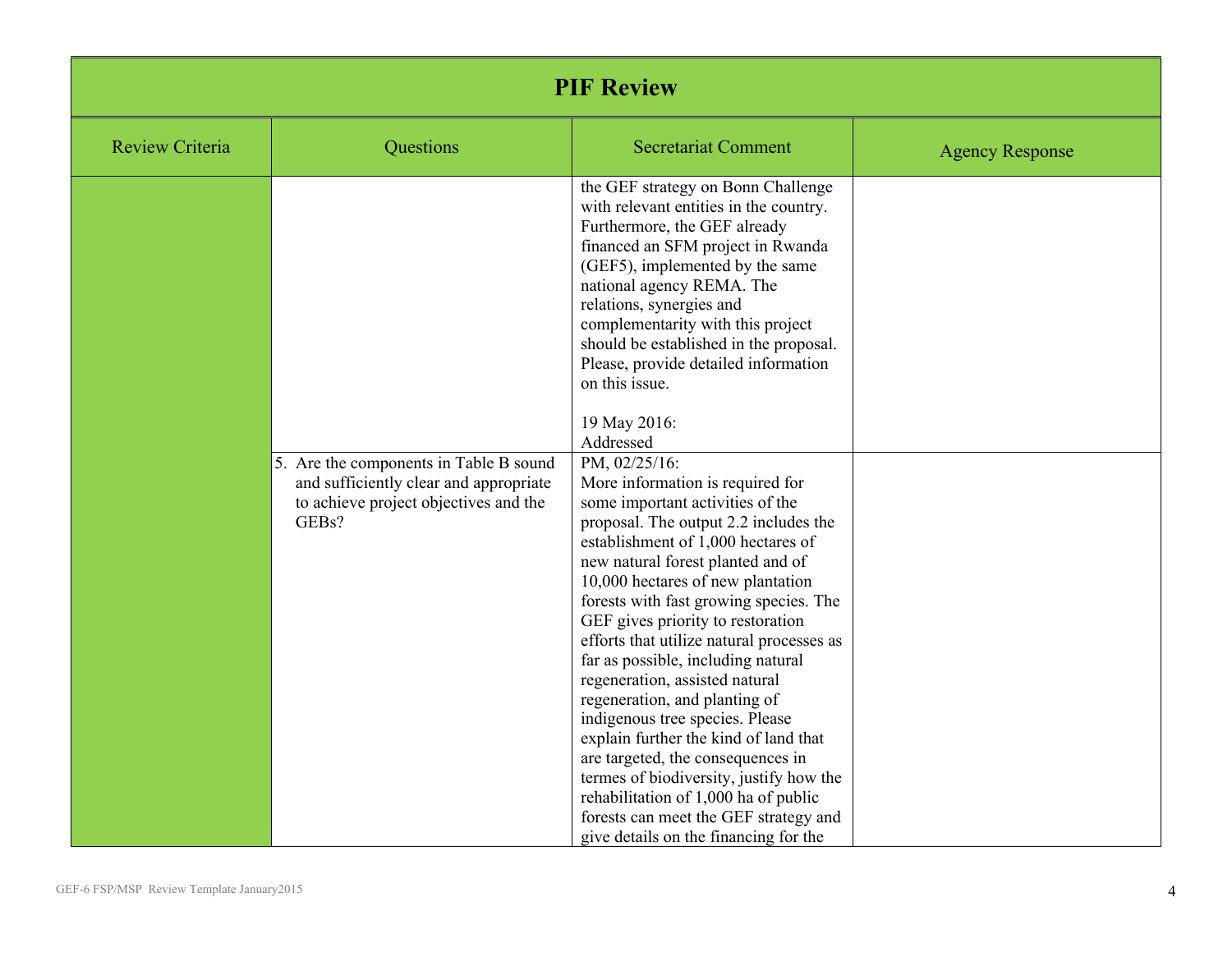| <b>PIF Review</b>                          |                                                                                                                                                              |                                                                                                                                                                                                                                                                                                                                                                                                                                                                                                                                                                                                                                   |                        |
|--------------------------------------------|--------------------------------------------------------------------------------------------------------------------------------------------------------------|-----------------------------------------------------------------------------------------------------------------------------------------------------------------------------------------------------------------------------------------------------------------------------------------------------------------------------------------------------------------------------------------------------------------------------------------------------------------------------------------------------------------------------------------------------------------------------------------------------------------------------------|------------------------|
| <b>Review Criteria</b>                     | Questions                                                                                                                                                    | <b>Secretariat Comment</b>                                                                                                                                                                                                                                                                                                                                                                                                                                                                                                                                                                                                        | <b>Agency Response</b> |
|                                            |                                                                                                                                                              | 10,000 ha as this activity of planting<br>fast growing species should be<br>covered by co-financing.<br>Furthermore, the output 4.1 is unclear.<br>We can wonder at this stage to which<br>extend the barriers to private sector<br>implication are unknown and need to<br>be identified and how the project<br>activities will be able to surely<br>remove them.<br>Finally, the proposal project NAMA<br>implementation will lead to GHG<br>emission reductions of approximately<br>5,770,000 tCO2e based on carbon<br>sequestration potential from avoided<br>deforestation. Please provide<br>explanation of the calculation. |                        |
|                                            |                                                                                                                                                              | 19 May 2016:<br>The result framework is acceptable at<br>PIF level and the explanations in the<br>document are very helpful. Please use<br>the PPG to confirm and detail the<br>strategies, outputs, and activities.                                                                                                                                                                                                                                                                                                                                                                                                              |                        |
|                                            | 6. Are socio-economic aspects,<br>including relevant gender elements,<br>indigenous people, and CSOs<br>considered?                                          | PM, 03/07/16:<br>Adressed.                                                                                                                                                                                                                                                                                                                                                                                                                                                                                                                                                                                                        |                        |
| <b>Availability of</b><br><b>Resources</b> | Is the proposed Grant (including the<br>7.<br>Agency fee) within the resources<br>available from (mark all that apply):<br>The STAR allocation?<br>$\bullet$ | PM, 03/07/16:                                                                                                                                                                                                                                                                                                                                                                                                                                                                                                                                                                                                                     |                        |
|                                            |                                                                                                                                                              | Yes and it is noted that the proposal                                                                                                                                                                                                                                                                                                                                                                                                                                                                                                                                                                                             |                        |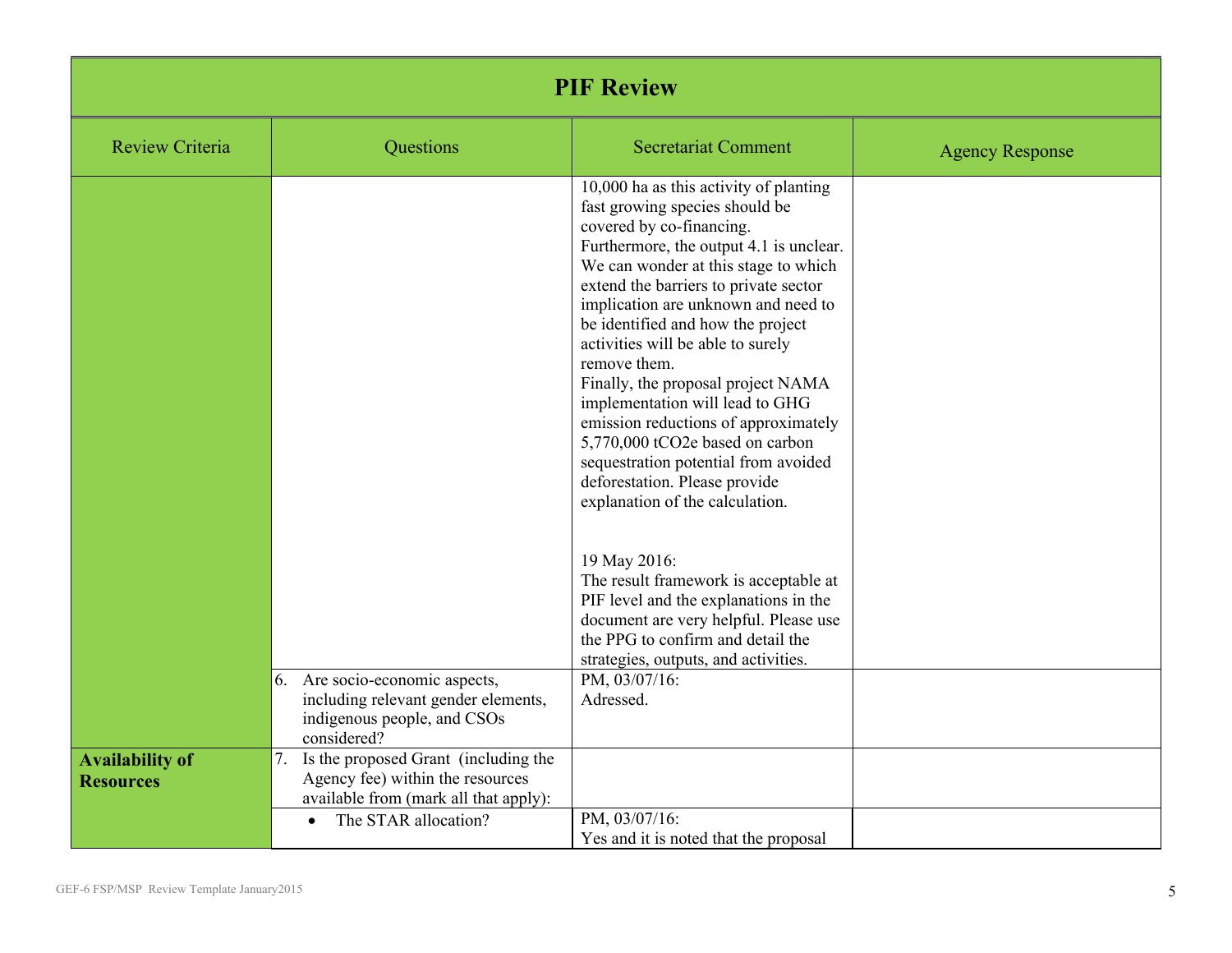| <b>PIF Review</b>      |                                                                                                                  |                                                                                                                                                                                                                                                                                                                                                                                                                                                                                                                                                                       |                        |
|------------------------|------------------------------------------------------------------------------------------------------------------|-----------------------------------------------------------------------------------------------------------------------------------------------------------------------------------------------------------------------------------------------------------------------------------------------------------------------------------------------------------------------------------------------------------------------------------------------------------------------------------------------------------------------------------------------------------------------|------------------------|
| <b>Review Criteria</b> | Questions                                                                                                        | <b>Secretariat Comment</b>                                                                                                                                                                                                                                                                                                                                                                                                                                                                                                                                            | <b>Agency Response</b> |
|                        |                                                                                                                  | uses the exact total amount of the<br>remaining available resources.                                                                                                                                                                                                                                                                                                                                                                                                                                                                                                  |                        |
|                        | The focal area allocation?<br>$\bullet$                                                                          | PM, 03/07/16:<br>Yes.                                                                                                                                                                                                                                                                                                                                                                                                                                                                                                                                                 |                        |
|                        | The LDCF under the principle of<br>$\bullet$<br>equitable access                                                 | <b>NA</b>                                                                                                                                                                                                                                                                                                                                                                                                                                                                                                                                                             |                        |
|                        | The SCCF (Adaptation or<br>$\bullet$<br>Technology Transfer)?                                                    | NA                                                                                                                                                                                                                                                                                                                                                                                                                                                                                                                                                                    |                        |
|                        | Focal area set-aside?<br>$\bullet$                                                                               | 12 July 2016<br>SFM: it is noted that \$3,011,412 are<br>requested from the SFM program<br>(including project grant, PPG and<br>agency fees). Please note that<br>unfortunately, the available SFM<br>resources can't cover all the requests<br>received by the GEF for this program<br>and the maximum amount that can be<br>requested for this project is \$1<br>million.                                                                                                                                                                                           |                        |
| <b>Recommendations</b> | Is the PIF being recommended for<br>8.<br>clearance and PPG (if additional<br>amount beyond the norm) justified? | PM, 03/07/16:<br>Not at this stage. The project has a<br>good potential, is well integrated and<br>clearly addresses several drivers of<br>the environmental degradation to<br>produce social and environmental<br>benefits. Nevertheless, its design<br>needs improvements to align with an<br>SFM project, especially as regard to<br>the important plantation of fast<br>growing species, the relative<br>importance given to the wood energy<br>sector development, the eligibility of<br>some outputs for an SFM project and<br>the synergies with other ongoing |                        |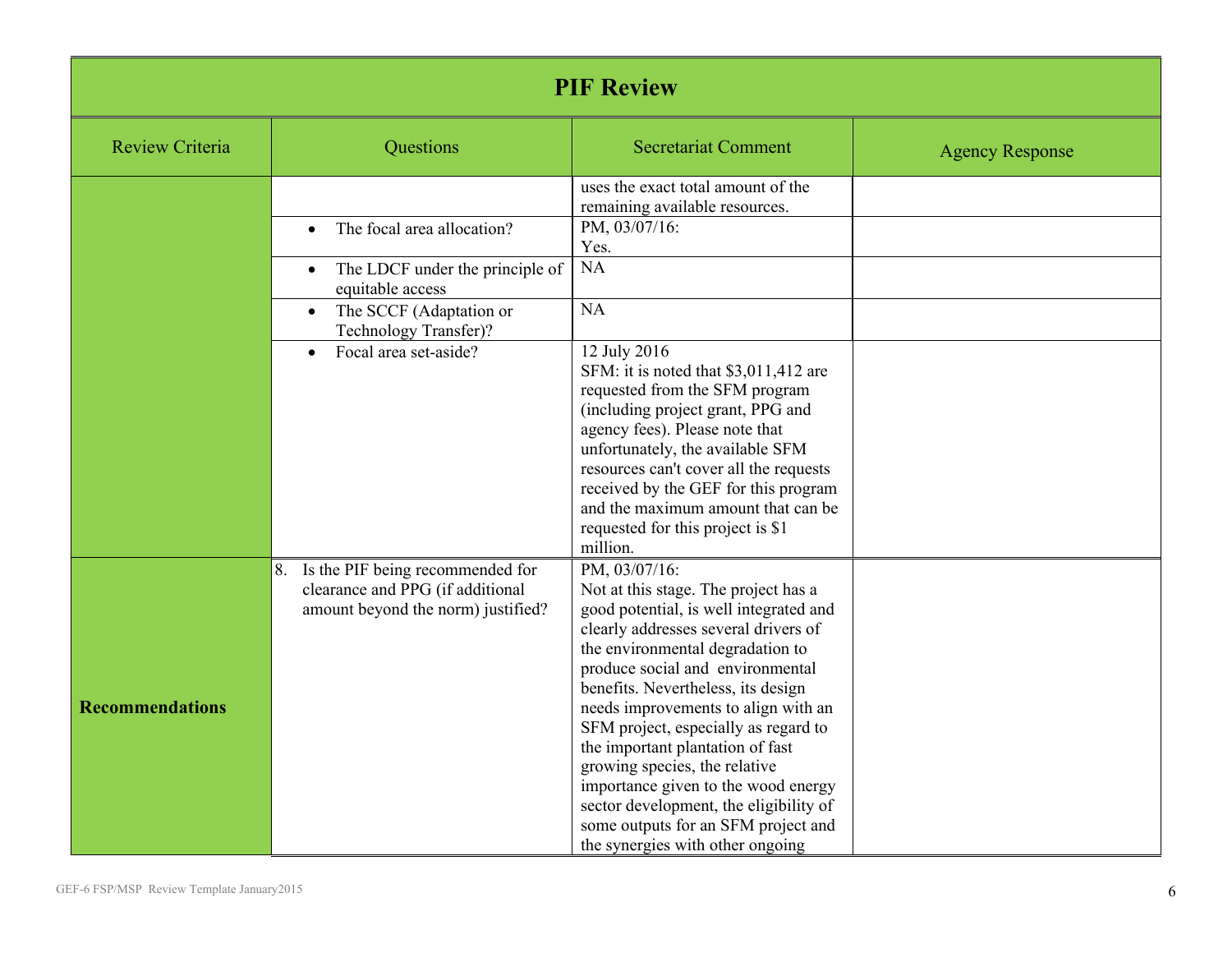| <b>PIF Review</b>  |                                  |                                                                                                                                                                                                                                                      |                        |
|--------------------|----------------------------------|------------------------------------------------------------------------------------------------------------------------------------------------------------------------------------------------------------------------------------------------------|------------------------|
| Review Criteria    | Questions                        | <b>Secretariat Comment</b>                                                                                                                                                                                                                           | <b>Agency Response</b> |
|                    |                                  | processes in which the GEF is<br>involved such as the previous GEF5-<br>SFM project and the Bonn Challenge.<br>12 July 2016:                                                                                                                         |                        |
|                    |                                  | Yes, all the comments have been<br>correctly addressed. SFM resources<br>are requested: please note that<br>unfortunately, depending on the<br>available SFM resources, the<br>maximum amount that can be                                            |                        |
|                    |                                  | requested for this project is \$1 million<br>(including agency fees and PPG).<br>Please complete the project with<br>additional co-financing resources or<br>adjust its component/activities<br>accordingly to make them fit with the<br>new budget. |                        |
|                    | Review                           | March 14, 2016                                                                                                                                                                                                                                       |                        |
| <b>Review Date</b> | Additional Review (as necessary) |                                                                                                                                                                                                                                                      |                        |
|                    | Additional Review (as necessary) |                                                                                                                                                                                                                                                      |                        |

## **CEO endorsement Review**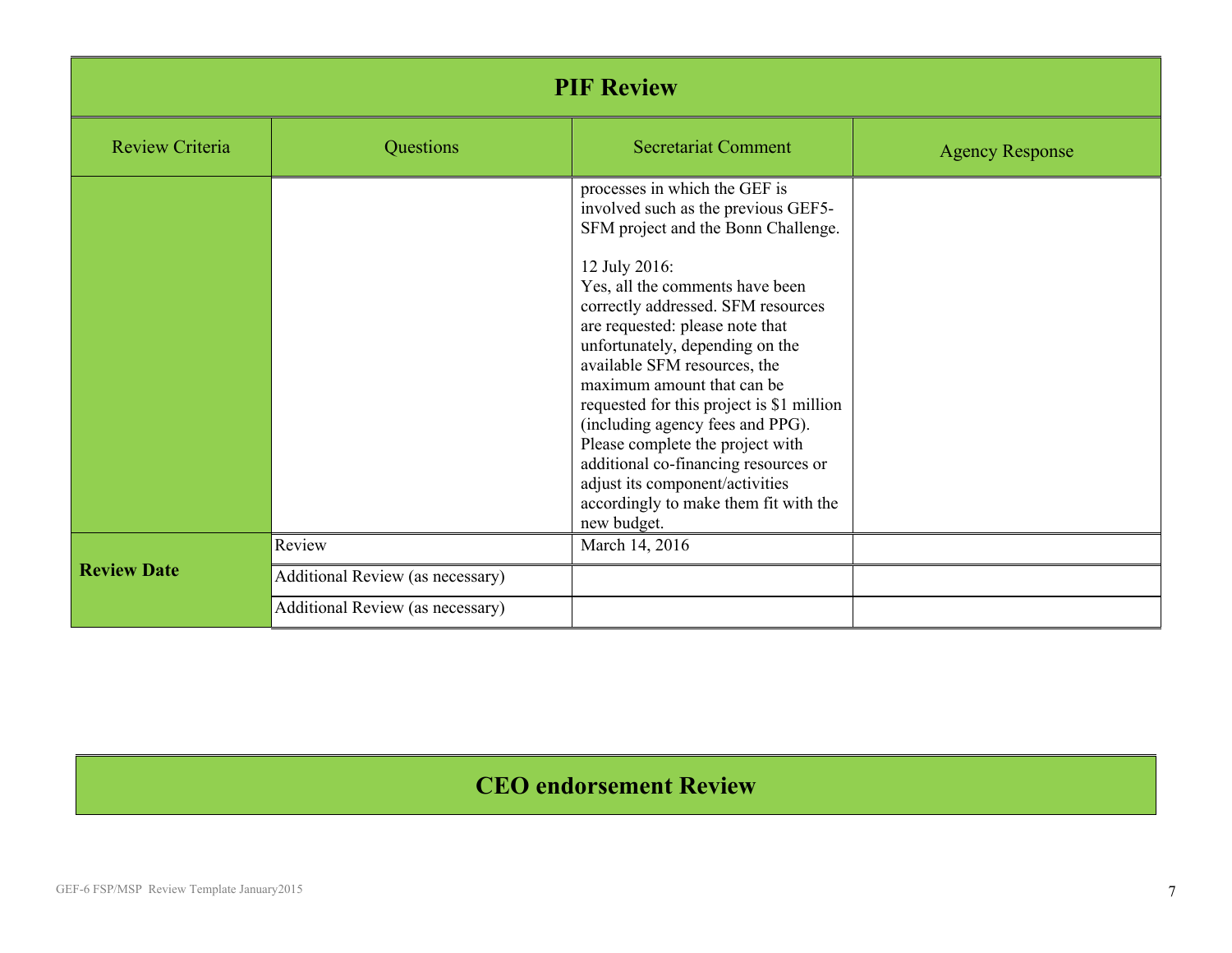| <b>Review Criteria</b>    | Questions                                                                                                                                                                                                                    | Secretariat Comment at CEO<br>Endorsement | <b>Response to Secretariat comments</b> |
|---------------------------|------------------------------------------------------------------------------------------------------------------------------------------------------------------------------------------------------------------------------|-------------------------------------------|-----------------------------------------|
|                           | 1. If there are any changes from<br>that presented in the PIF, have<br>justifications been provided?                                                                                                                         |                                           |                                         |
|                           | 2. Is the project structure/ design<br>appropriate to achieve the<br>expected outcomes and outputs?                                                                                                                          |                                           |                                         |
|                           | 3. Is the financing adequate and<br>does the project demonstrate a<br>cost-effective approach to meet<br>the project objective?                                                                                              |                                           |                                         |
| <b>Project Design and</b> | 4. Does the project take into<br>account potential major risks,<br>including the consequences of<br>climate change, and describes<br>sufficient risk response<br>measures? (e.g., measures to<br>enhance climate resilience) |                                           |                                         |
| <b>Financing</b>          | 5. Is co-financing confirmed and<br>evidence provided?                                                                                                                                                                       |                                           |                                         |
|                           | 6. Are relevant tracking tools<br>completed?                                                                                                                                                                                 |                                           |                                         |
|                           | 7. Only for Non-Grant Instrument:<br>Has a reflow calendar been<br>presented?                                                                                                                                                |                                           |                                         |
|                           | 8. Is the project coordinated with<br>other related initiatives and<br>national/regional plans in the<br>country or in the region?                                                                                           |                                           |                                         |
|                           | 9. Does the project include a<br>budgeted M&E Plan that<br>monitors and measures results<br>with indicators and targets?                                                                                                     |                                           |                                         |
|                           | 10. Does the project have<br>descriptions of a knowledge<br>management plan?                                                                                                                                                 |                                           |                                         |